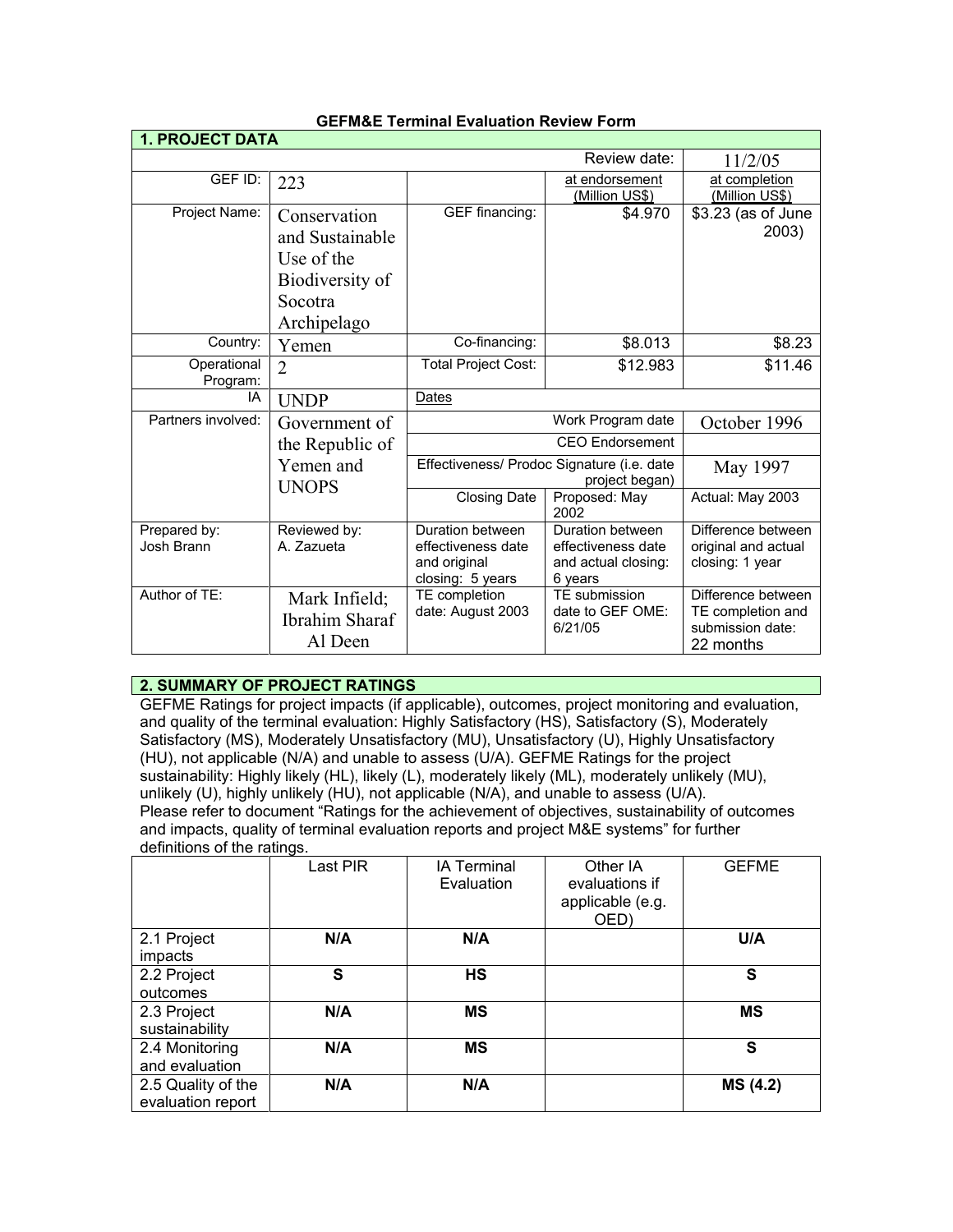Should this terminal evaluation report be considered a good practice? No. Why? There are a number of issues that are not discussed in a comprehensive manner. See ratings of TE at end.

# **3. PROJECT OBJECTIVES, EXPECTED AND ACTUAL OUTCOMES**

#### **3.1 Project Objectives**

• **What are the Global Environmental Objectives? Any changes during implementation?** Not specifically identified outside of Global Development Objective below.

## • **What are the Development Objectives? Any changes during implementation?**

The biodiversity of the Socotra archipelago conserved through community-based resource management and implantation of a zoning plan which will integrate biodiversity conservation, environmental management and development objectives in a holistic manner.

Immediate objective: A zoning system based on community resource management, integrating biodiversity conservation, environmental management and development objectives, implemented.

#### **3.2 Outcomes and Impacts**

### • **What were the major project outcomes and impacts as described in the TE?**

- Socotran and national awareness of environmental and conservation issues raised.
- Human and institutional resources for biodiversity conservation and management strengthened.
- Zoning plan for Socotra developed.
- Selected initiatives to reduce pressure on natural resources developed.
- Project implementation capacity developed.
- Zoning plan implemented.
- Socotra Conservation Fund established.
- Socotra Conservation and Development Program Coordination Unit established.

## **4. GEF OFFICE OF M&E ASSESSMENT**

**4.1 Outcomes and impacts Rating: S** 

#### **A Relevance**

• **In retrospect, were the project's outcomes consistent with the focal areas/operational program strategies? Explain**

The project outcomes are very much in line with focal area and operational program strategies. The project focused on both protected areas as well as the broader landscape through its development of a zoning plan for the archipelago. The main question is the long-term sustainability of project outcomes, but this is addressed later under sustainability.

#### **B Effectiveness**

• **Are the project outcomes as described in the TE commensurable with the expected outcomes (as described in the project document) and the problems the project was intended to address (i.e. original or modified project objectives)?** 

According to the TE, "The evaluation team found that the large majority of activities referred to in project documents had been implemented, most to a high degree of completion and with a high level of technical competence. The evaluation team also noted that many activities were undertaken in response to recommendations made in the mid-term evaluation report." The TE does not go into a lot more detail than this, pointing out that the project progress reports provide further detailed information. Overall the TE gives a rating of highly satisfactory to the "Implementation of activities."

### **C Efficiency (cost-effectiveness)**

• **Include an assessment of outcomes and impacts in relation to inputs, costs, and implementation times based on the following questions: Was the project cost – effective? How does the cost-time Vs. outcomes compare to other similar**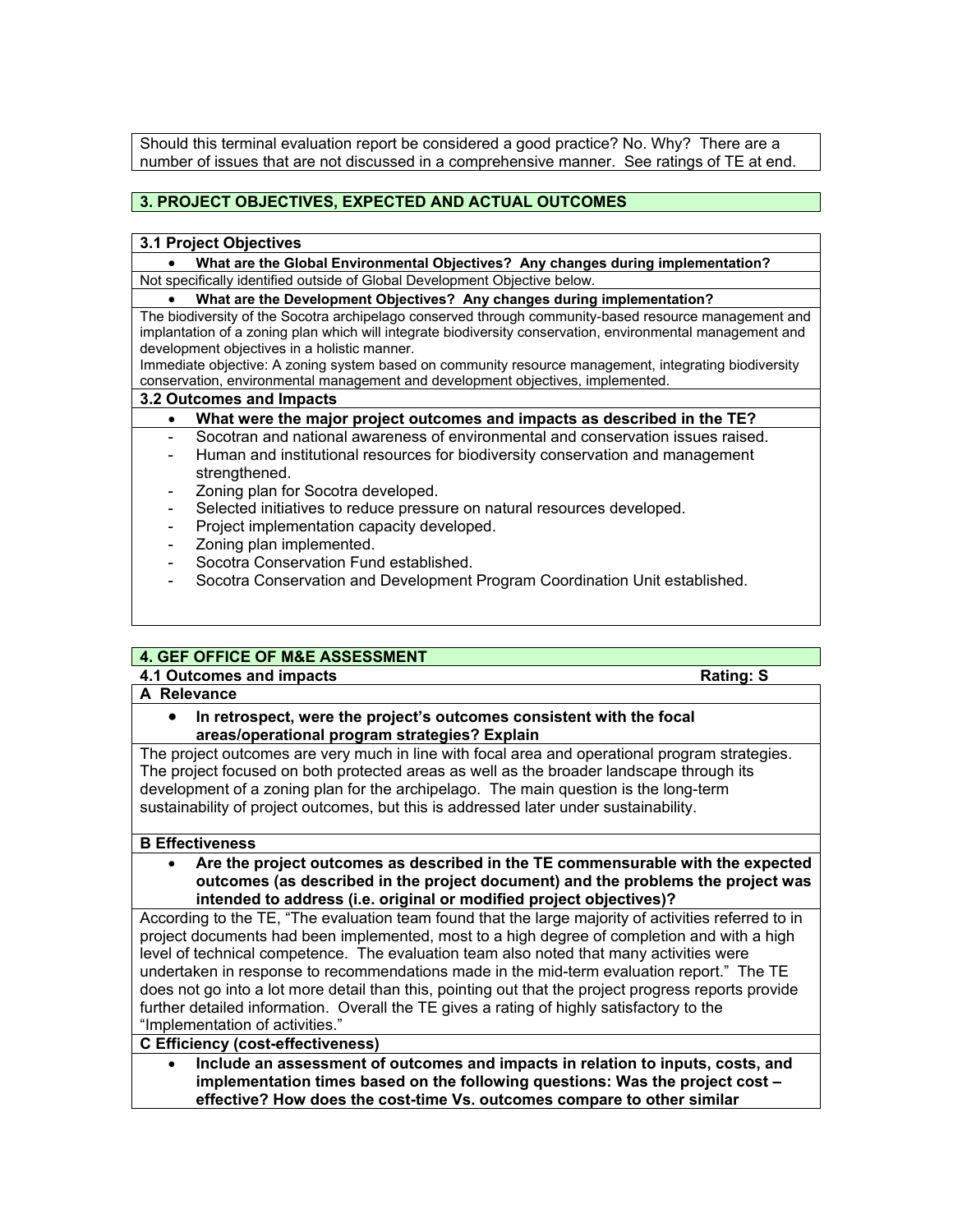### **projects? Was the project implementation delayed due to any bureaucratic, administrative or political problems?**

The TE does not provide very much information in this area, and in fact states that "The evaluation team is not able to comment on the cost effectiveness of the … projects." According to the TE this is because the evaluation did not permit a sufficiently detailed examination of budget structures, cost of individual activities, or analysis of expenditure in relation to budgets. Given this lack of information it is difficult to say much beyond this, other than the fact that the project appears to have been conducted along the lines of internationally accepted standards for project costs, and in line with what was planned at the beginning of the project. The average rate of disbursement (\$/year) is within the range of the GEF average for biodiversity projects. There were some administrative difficulties with the management of the project, which according to the TE, "Several project partners suggested that [the administrative complications] led to an unnecessary and cost-inefficient 'second tier' of project management. They felt this resulted in a weakening in the original project format that focused strongly on Socotra itself and was considered to be an important strength of [phase 1]." The TE rates "Management, cooperation and operational issues" as "satisfactory" which is optimistic given the difficulties described by the TE. Ultimately these difficulties may not have had a large impact on the achievement of project objectives, but the "satisfactory" rating of this aspect of the project is not justified based on the information presented in the TE.

**4.2 Likelihood of sustainability.** Using the following sustainability criteria, include an assessment of project sustainability based on the information presented in the TE.

| A Financial resources                                                                                                                                                                                                                                                                                                                                                                                                                                                 | Rating: 2          |  |
|-----------------------------------------------------------------------------------------------------------------------------------------------------------------------------------------------------------------------------------------------------------------------------------------------------------------------------------------------------------------------------------------------------------------------------------------------------------------------|--------------------|--|
| "Further investment is required to achieve long-term sustainability without which many of the achievements                                                                                                                                                                                                                                                                                                                                                            |                    |  |
| will be lost. As such the situation is not dissimilar to that three years ago when the mid-term evaluation was                                                                                                                                                                                                                                                                                                                                                        |                    |  |
| carried out. If investment stops, not only will many of the achievements made to date erode, but unique                                                                                                                                                                                                                                                                                                                                                               |                    |  |
| biodiversity, the primary interest of the project and a central concern of GEF, may well be lost in the future."                                                                                                                                                                                                                                                                                                                                                      |                    |  |
| "The economic future of Socotra provides the strongest mechanism to ensure future flows of benefits for<br>conservation. The generation of revenue will flow not only to communities but also to local government,<br>central government institutions such as the EPA, community groups such as the protected area groups and<br>the eco-tourism association, all enhancing sustainability of project outputs. However, these benefit flows<br>remain in the future." |                    |  |
| "The eco-tourism industry requires considerable development before it can provide financial flows to support<br>development on Socotra and funding for protected areas and conservation institutions."                                                                                                                                                                                                                                                                |                    |  |
| в<br>Socio political                                                                                                                                                                                                                                                                                                                                                                                                                                                  | Rating: 5          |  |
| "The project has a strong political network on and off the island, as witnessed by the effective                                                                                                                                                                                                                                                                                                                                                                      |                    |  |
| resistance to the Qalansia road and increasing reference to the EPA for environmental vetting of investment                                                                                                                                                                                                                                                                                                                                                           |                    |  |
| and development proposals. In addition the establishment of the Socotra Conservation Fund links local and                                                                                                                                                                                                                                                                                                                                                             |                    |  |
| international lobbies for conservation."                                                                                                                                                                                                                                                                                                                                                                                                                              |                    |  |
| "The identification of sustainable fisheries and eco-tourism as the engines of economic growth on                                                                                                                                                                                                                                                                                                                                                                     |                    |  |
| Socotra represents 'mainstreaming' of conservation on Socotra at the highest level."<br>C.                                                                                                                                                                                                                                                                                                                                                                            |                    |  |
| Institutional framework and governance<br>"Institutional capacity for conservation on Socotra, which was effectively non-existent prior to the                                                                                                                                                                                                                                                                                                                        | Rating: 5          |  |
| first GEF project has been significantly strengthened. The EPA is now probably the strongest government                                                                                                                                                                                                                                                                                                                                                               |                    |  |
| institution on Socotra. It has a trained and motivated staff, first class facilities, and links to regional and                                                                                                                                                                                                                                                                                                                                                       |                    |  |
| international conservation bodies."                                                                                                                                                                                                                                                                                                                                                                                                                                   |                    |  |
|                                                                                                                                                                                                                                                                                                                                                                                                                                                                       |                    |  |
| "Further institutional development is essential if communities and local government are to resist outside                                                                                                                                                                                                                                                                                                                                                             |                    |  |
| pressures that could result in unsustainable and environmentally damaging economic development."                                                                                                                                                                                                                                                                                                                                                                      |                    |  |
| Ecological (for example, for coffee production projects, reforestation for carbon<br>D                                                                                                                                                                                                                                                                                                                                                                                |                    |  |
| sequestration under OP12, etc.)                                                                                                                                                                                                                                                                                                                                                                                                                                       | <b>Rating: N/A</b> |  |
| N/A                                                                                                                                                                                                                                                                                                                                                                                                                                                                   |                    |  |
| Examples of replication and catalytic outcomes suggesting increased likelihood of<br>Е.                                                                                                                                                                                                                                                                                                                                                                               |                    |  |
| sustainability                                                                                                                                                                                                                                                                                                                                                                                                                                                        | <b>Rating: MS</b>  |  |
| The TE does not discuss examples of replication in areas other than within the archipelago, and in this                                                                                                                                                                                                                                                                                                                                                               |                    |  |
| regard states that the project has not reached the point of replicating approaches. In the section on                                                                                                                                                                                                                                                                                                                                                                 |                    |  |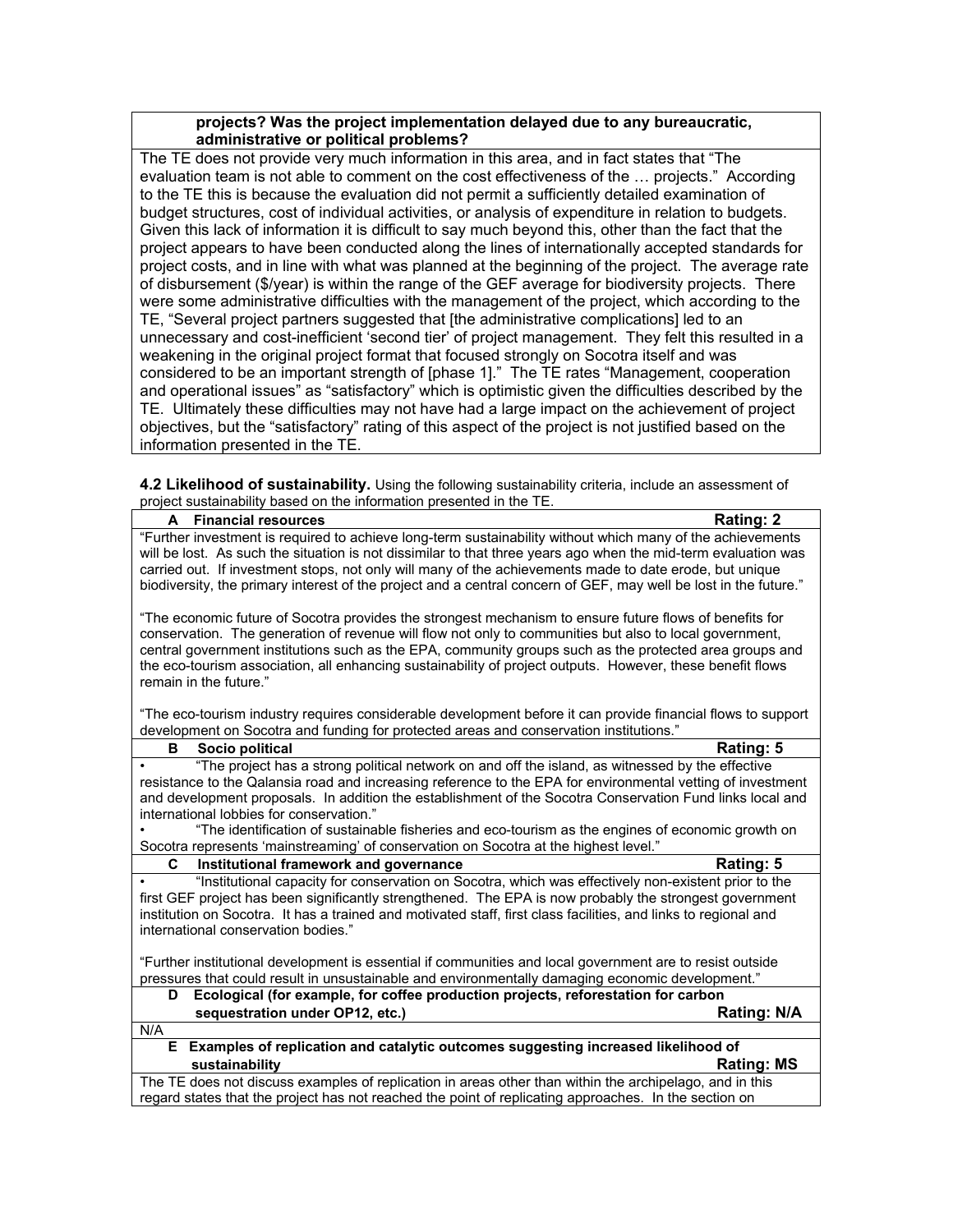replication the TE also discusses dissemination of information and knowledge transfer, which is the first step towards replication. There is also a discussion on some aspects of the capacity built and it is not clear how this relates to replication. Overall it seems as though there have not been examples of replication as yet, but the TE states that "the model being developed will be replicated in the many other proposed protected areas on the island."

### **4.3 Assessment of the project's monitoring and evaluation system based on the information in the TE**

**A. Effective M&E systems in place: What were the accomplishments and shortcomings of the project's M&E system in terms of the tools used such as: indicators, baselines, benchmarks, data collection and analysis systems, special studies and reports, etc.? Rating: 4**

The TE discusses the two levels of M&E – M&E of project implementation and M&E of project results. The project addressed both levels, though not to a fully satisfactory level.

At the level of project implementation, the TE reports that "Project implementation monitoring has been strong and consistent throughout the course of the implementation of the three projects. All donors interviewed here highly satisfied with the level and quality of reporting provided to them."

The TE does provide a caveat however: "Internal evaluation of UNDP GEF projects is through Tripartite Review Meetings. These meetings provide the highest level of project steering available to GEF, UNDP and GOY. The minutes of Tripartite meetings held do not, however, indicate that sufficient evaluation and guidance of project implementation was undertaken. The Tripartite Meetings seemed to have been used as little more than a brief reporting opportunity. There is little evidence that substantive issues of implementation were discussed, progress towards project goals evaluated, or substantive issues resolved."

Regarding M&E of project results, according to the TE, "The lack of or weakness of indicators developed for [phase 1] was discussed in the mid-term evaluation. Clear indicators for [phase 2] implementation were developed and were tracked closely in project reports. Indicators of impact, however, were not clearly defined."

The TE does not discuss the environmental baseline, or whether there was monitoring and evaluation at the impact level at the end of the project.

## **B. Information used for adaptive management: What is the experience of the project with adaptive management? Rating: 5**

There is no specific discussion of adaptive management in the TE, but the TE does mention several times changes that were made as a result of the mid-term evaluation (see discussion on project indicators above).

**Can the project M&E system be considered a good practice? NO**

## **4.4 Quality of lessons**

Weaknesses and strengths of the project lessons as described in the TE (i.e. lessons follow from the evidence presented, or lessons are general in nature and of limited applicability, lessons are comprehensive, etc.)

### **What lessons mentioned in the TE that can be considered a good practice or approaches to avoid and could have application for other GEF projects?**

The lessons presented in the lessons learned section of the TE are somewhat limited, although the few lessons mentioned are substantive:

"[The problem of strong technical staff with weak management skills] can be avoided by providing training in management skills and by developing closer management relations with government partners. … building capacity in management will contribute significantly to the sustainability of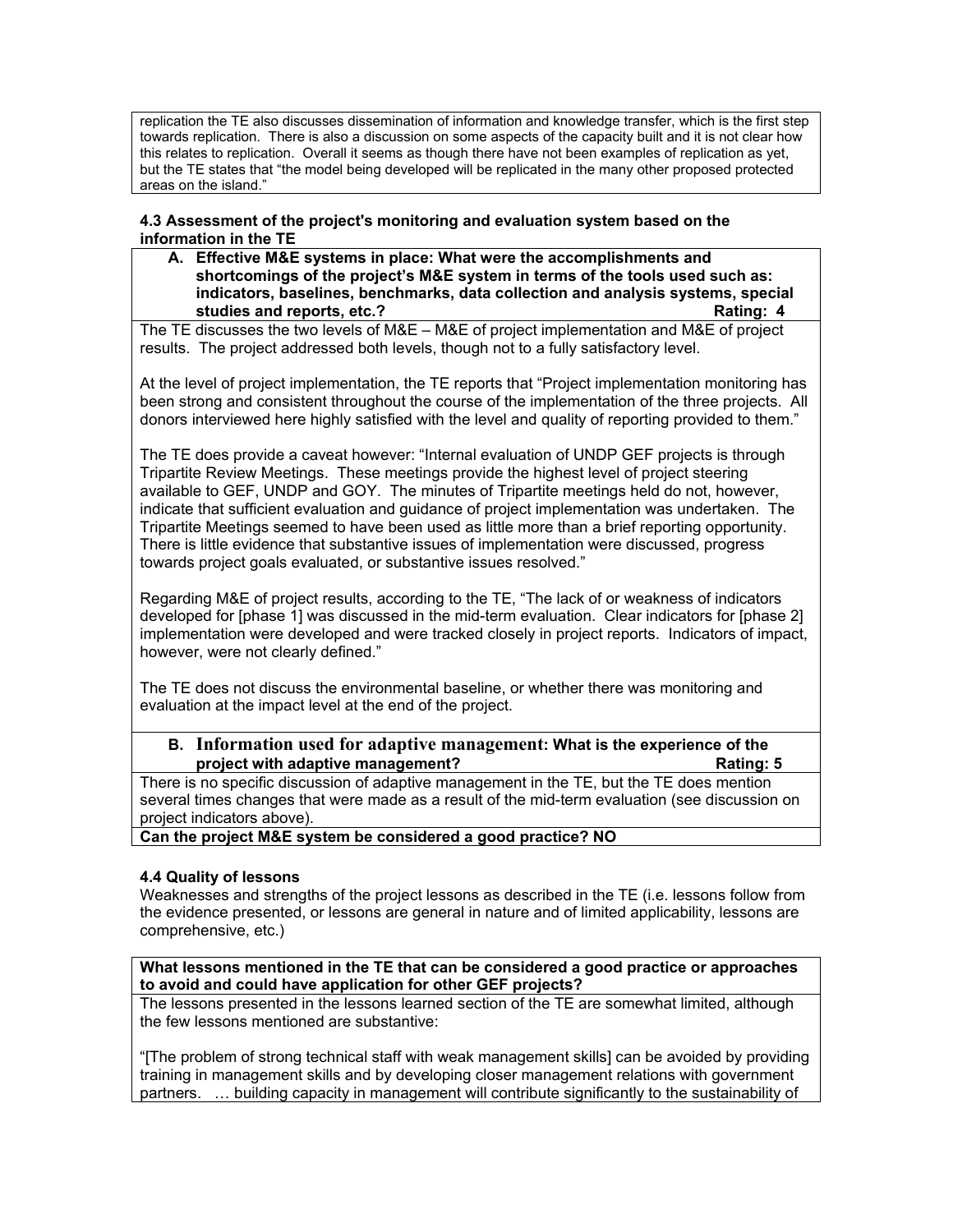project achievements."

"The large parallel structure developed by the project presents a problem for sustainability which is not sustainably by Government. …. Hiring in expert staff enhances short term performance, which in the conservation sector is often important, but compromises sustainability. Executing project activities through existing government structures and relying on slow incremental building of capacity compromises the speed of achievement and often the quality of project outputs, but enhances sustainability. The contradictions between the natural interest of government institutions and staff in direct implementation, and the inevitable concern of donors for quality short-term outcomes must be recognized and balanced."

"The linking of economic development on Socotra directly to conservation and protected area establishment through development of sustainable fisheries and eco-tourism industries presents a valuable model for mainstreaming biodiversity conservation. However, that it is the lack of development alternatives on Socotra that has made this possible."

"Agreed changes in policy and practice must be viewed as an integral component of government's participation. The UNDP Country Office should also play an important role in supporting governments to make the necessary changes."

**4.5 Quality of the evaluation report** Provide a number rating 1-6 to each criteria based on: Highly Satisfactory = 6, Satisfactory = 5, Moderately Satisfactory = 4, Moderately Unsatisfactory = 3, Unsatisfactory = 2, and Highly Unsatisfactory = 1. Please refer to the "Criteria for the assessment of the quality of terminal evaluation reports" in the document "Ratings for the achievement of objectives, sustainability of outcomes and impacts, quality of terminal evaluation reports and project M&E systems" for further definitions of the ratings.

**4.5.1 Comments on the summary of project ratings and terminal evaluation findings**

In some cases the GEF Office of M&E may have independent information collected for example, through a field visit or independent evaluators working for the Office of M&E. If substantial independent information has been collected, then complete this section with any comments about the project.

| 4.5.2 Quality of terminal evaluation report                                                   | <b>Ratings</b>           |
|-----------------------------------------------------------------------------------------------|--------------------------|
| A. Does the report contain an assessment of relevant outcomes and                             | 5                        |
| impacts of the project and the achievement of the objectives?                                 |                          |
| B. Is the report internally consistent, is the evidence                                       | 4                        |
| complete/convincing and are the IA ratings substantiated?                                     |                          |
| The TE is not entirely internally consistent - see above discussion in cost-                  |                          |
| effectiveness section.                                                                        |                          |
| C. Does the report properly assess project sustainability and /or a project<br>exit strategy? | $\overline{\mathcal{L}}$ |
| The TE does devote one and a half pages to the issue of sustainability,                       |                          |
| and the general assessment is good, although overall the concept is not                       |                          |
| systematically broken down into different aspects of sustainability. The                      |                          |
| TE spends a lot of time discussing what needs to happen, but provides                         |                          |
| little information on what is actually going to, or is expected to, happen.                   |                          |
| D. Are the lessons learned supported by the evidence presented and are                        | 4                        |
| they comprehensive?                                                                           |                          |
| The lessons learned are not comprehensive. For an \$8 million project                         |                          |
| with many complexities there are only 5 paragraphs on lessons learned,                        |                          |
| which do not seem to be structured in a logical way.                                          |                          |
| E. Does the report include the actual project costs (total and per activity)                  | 3                        |
| and actual co-financing used?                                                                 |                          |